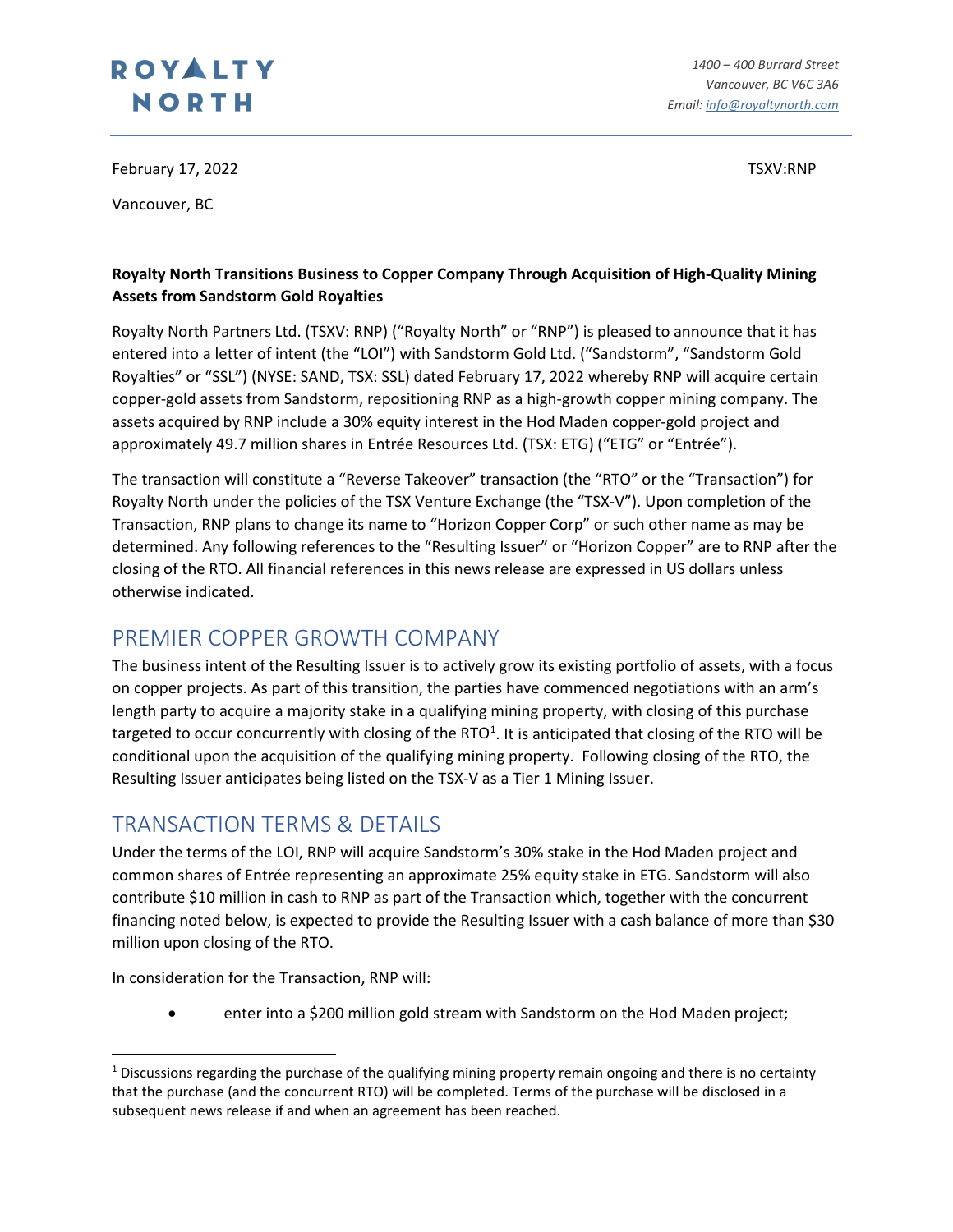- issue between 23,716,551 and 28,908,951 common shares to Sandstorm, which will correspond to an approximate 34% equity interest in the Resulting Issuer<sup>[2](#page-1-0)</sup>, and which amount is dependent on the size of the concurrent Financing described; and,
- provide Sandstorm a debenture with a principal amount of \$95 million.

Full terms of the consideration to be paid to Sandstorm, as contemplated in the LOI, are outlined below. A subsequent news release containing the definitive terms of the consideration payable under the Transaction will follow once such terms are finalized.

### Resulting Issuer: Horizon Copper

The following is an overview of Horizon Copper following completion of the Transaction:

- **Hod Maden Interest:** A 30% equity interest in the Hod Maden project. Hod Maden is a highgrade copper-gold development project located in Turkey. Sandstorm has filed a National Instrument 43-101 technical report and feasibility study for the Hod Maden project entitled "Hod Maden Project Feasibility Study – Technical Report NI 43-101" with an effective date of February 28, 2021 (the "Feasibility Study"). The Feasibility Study is available on SEDAR under Sandstorm's profile and was prepared for Sandstorm by GR Engineering Services Limited. First production is currently targeted for the fourth quarter of 2024, with average annual production of 19.6 million pounds of copper and 156,000 ounces of gold per year over a 13-year mine life. The Feasibility Study showed robust project economics, with a post-tax internal rate of return exceeding 35%.
- **Entrée Resources Equity:** Approximately 25% ownership interest in Entrée (49,672,515 common shares of ETG). Entrée holds a 20% joint venture interest in the Hugo North Extension project, a portion of the Hugo Dummett deposit at Oyu Tolgoi.
- **Financial Position:** Under the terms of the LOI, RNP will undertake a non-brokered concurrent subscription receipt financing to raise \$15 to \$20 million (the "Financing"). Together with the \$10 million to be contributed by Sandstorm, Horizon Copper is expected to have more than \$30 million in cash on closing of the RTO $3$ .
- **Ownership:** Following completion of the RTO and the Financing, Horizon Copper is expected to be owned approximately (i) 34% by Sandstorm, (ii) 47% by the subscribers under the Financing, and (iii) 19% by the current shareholders of RNP<sup>[4](#page-1-2)</sup>.
- **Management:** The composition of management and the board of directors of the Resulting Issuer will be determined prior to finalizing RNP's information circular to be provided to its shareholders in advance of the shareholder meeting at which they will vote to approve the Transaction.

<span id="page-1-0"></span> $2$  Expected pro forma basic shares upon closing of the Transaction.

<span id="page-1-1"></span><sup>&</sup>lt;sup>3</sup> Cash balance on closing of the RTO assumes the Financing is completed at the high end of the stated range.

<span id="page-1-2"></span><sup>4</sup> Expected pro forma basic shares upon closing of the Transaction. Ownership percentages for the current shareholders of RNP and subscribers under the Financing assume the Financing is completed at the high end of the stated range.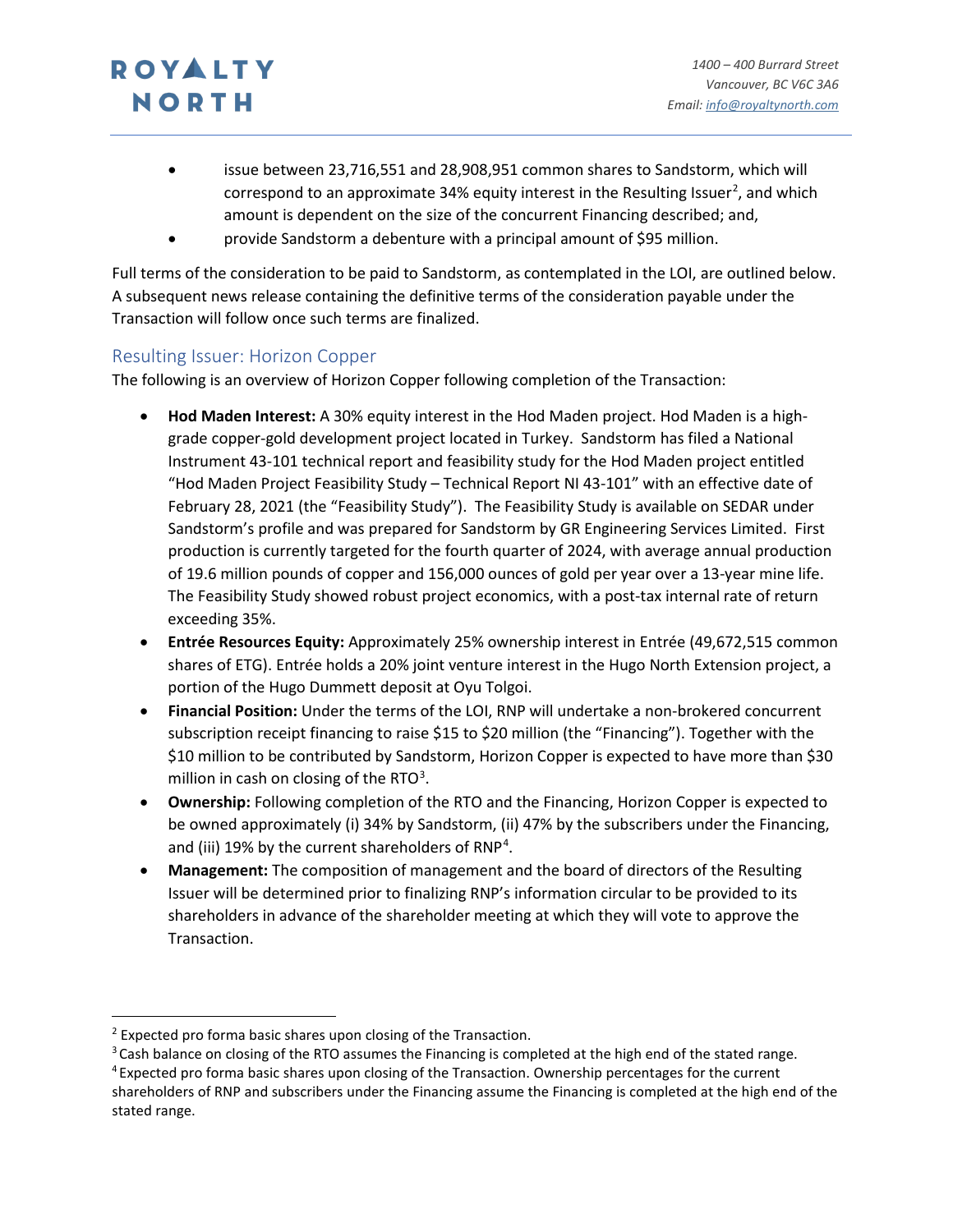A description of the qualifying mining property will be disclosed in a subsequent news release if and when an agreement has been reached to acquire such property.

#### Mining Assets Overview

#### Hod Maden Project

The Hod Maden project is a development stage gold-copper project located in northeastern Turkey. The Feasibility Study considered an underground mine with a processing rate of 800,000 tonnes per annum. The base case has a mine life of 13 years with average annual production of 19.6 million pounds of copper and 156,000 gold ounces per year at an average head grade of 1.5% copper and 8.8 grams per tonne ("g/t") gold. The average recovery is expected to be 85% for gold and 93% for copper.

Upfront capital expenditure is estimated at \$309 million and once the mine is operational, the all-in sustaining costs are estimated to be \$334 per ounce gold on a by-product basis and \$595 per ounce gold on a co-product basis. The post-tax NPV, using a 5% discount rate, is \$1.05 billion with an internal rate of return of 36%.

With the release of the Feasibility Study, the Hod Maden project moves into the next stage of development. The operator and 70% owner of the project, Lidya Madencilik Sanayi ve Ticaret A.S., commenced the application process for the forestry permit after receiving the final approval of the Environmental Impact Assessment ("EIA") from the Ministry of Environment, Urbanization and Climate Change of Turkey in November 2021. Production from Hod Maden is currently expected in the fourth quarter of 2024.

The Hod Maden project has a Proven and Probable Mineral Reserve of 8.7 million tonnes at an average grade of 8.8 g/t gold and 1.5% copper for 2.45 million ounces of gold and 287 million pounds of copper (based on a breakeven NSR cut-off value of \$82/tonne with incremental NSR cut-off values of \$63/tonne for stopes and \$40/tonne for development, July 31, 2020 effective date).

For more information on the Hod Maden project and the Feasibility Study, please see Sandstorm's press release dated November 24, 2021. All technical information in this press release regarding the Hod Maden project is supported by the Feasibility Study.

### Entrée Resources

Entrée is a Canadian mining company that has a 20% joint venture interest on a portion of one of the world's largest copper-gold projects, the Oyu Tolgoi project in Mongolia. The joint venture is managed by Oyu Tolgoi LLC ("OTLLC"), a subsidiary of Turquoise Hill Resources and the Government of Mongolia. Entrée's interest in the project is fully carried to production, with OTLLC advancing Entrée's share of project development and exploration costs via a long-term loan. The loan is repayable to OTLLC from 90% of Entrée's free cash flow from the joint venture.

Several deposits have been identified in the Mineral Resources at Oyu Tolgoi: Oyut, Hugo Dummett (Hugo North, Hugo North Extension and Hugo South), and Heruga. The joint venture covers the Hugo North Extension and the Heruga deposits.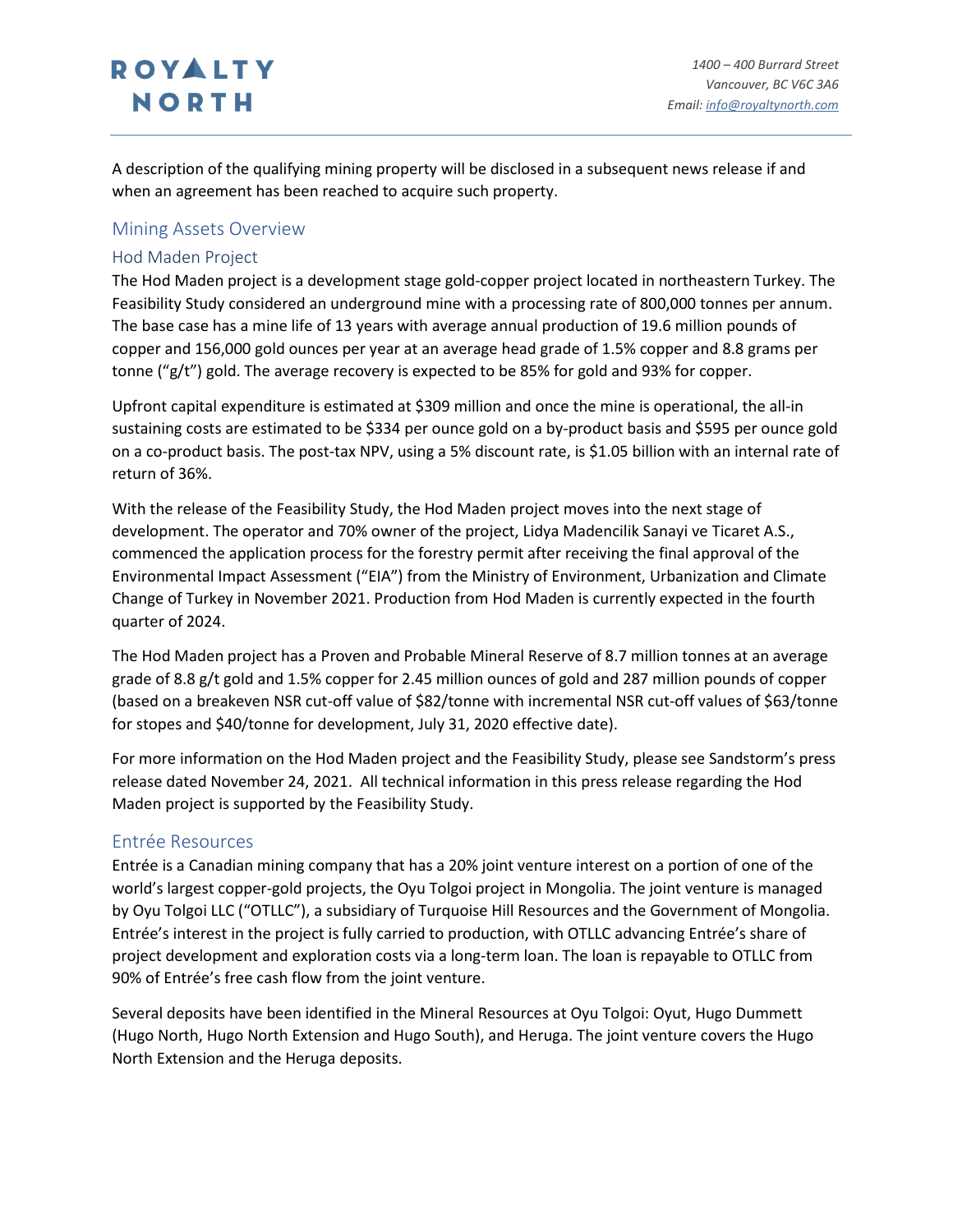The Hugo North Extension is a rich copper-gold porphyry deposit that has a Probable Mineral Reserve of 40.0 Mt at grades of 1.5% copper, 0.5 g/t gold and 3.6 g/t silver (based on a \$97.52/t NSR cut-off value, May 15, 2021 effective date) within an Inclusive Indicated Mineral Resource of 120.0 Mt grading 1.7% copper, 0.6 g/t gold, 4.3 g/t silver or 2.0% CuEq (based on a 0.41% CuEq cut-off grade, March 31, 2021 effective date).

The Heruga Deposit is a copper-gold porphyry deposit that has an Inferred Mineral Resource of 1,400 Mt containing 0.4% Cu, 0.4 g/t Au, 1.5 g/t Ag, and 0.01% Mo or 0.68% CuEq (based on a 0.41% CuEq cut-off grade, March 31, 2021 effective date).

Entrée has filed a technical report on SEDAR entitled "Entrée/Oyu Tolgoi Joint Venture Project" prepared by Wood USA Consulting SLC Engineering with an effective date of October 8, 2021. All technical information relating to the Oyu Tolgoi project is derived from that technical report.

For more information visit www.entreeresourcesltd.com and www.turquoisehill.com.

### Financing the Transaction:

### Gold Stream

Concurrent with the Transaction closing, RNP will issue Sandstorm a gold stream on the Hod Maden project (the "Stream").

Under the terms of the Stream, Horizon Copper will sell to Sandstorm gold ounces equal to 20% of all gold produced from Hod Maden (on a 100% basis) at a price equal to 50% of the gold spot price until 405,000 ounces of gold are delivered (the "Delivery Threshold"). Once the Delivery Threshold has been reached, Horizon Copper will sell to Sandstorm 12% of the gold produced for the life of the mine for a price equal to 60% of the gold spot price.

### Debenture

RNP will issue Sandstorm a \$95 million debenture (the "Debenture"). The Debenture is expected to bear an interest rate of LIBOR plus 2% over a 10-year term and will include an interest grace period through January 1, 2026<sup>[5](#page-3-0)</sup>. Principal repayments would begin once Horizon Copper begins receiving cash flows from its 30% interest in the Hod Maden project. Prepayment of the Debenture can occur at any time prior to maturity without penalty. Under the terms of the Debenture, certain additional principal amounts may be made available under limited circumstances.

#### Equity

RNP will issue between 23,716,551 and 28,908,951 common shares to Sandstorm, which will correspond to an approximate 34% equity interest in the Resulting Issuer<sup>[6](#page-3-1)</sup>.

<span id="page-3-0"></span><sup>5</sup> The earlier of January 1, 2026 or when Horizon Copper has started to receive dividends from the Hod Maden 30% interest.

<span id="page-3-1"></span><sup>&</sup>lt;sup>6</sup> Expected pro forma basic shares upon closing of the Transaction.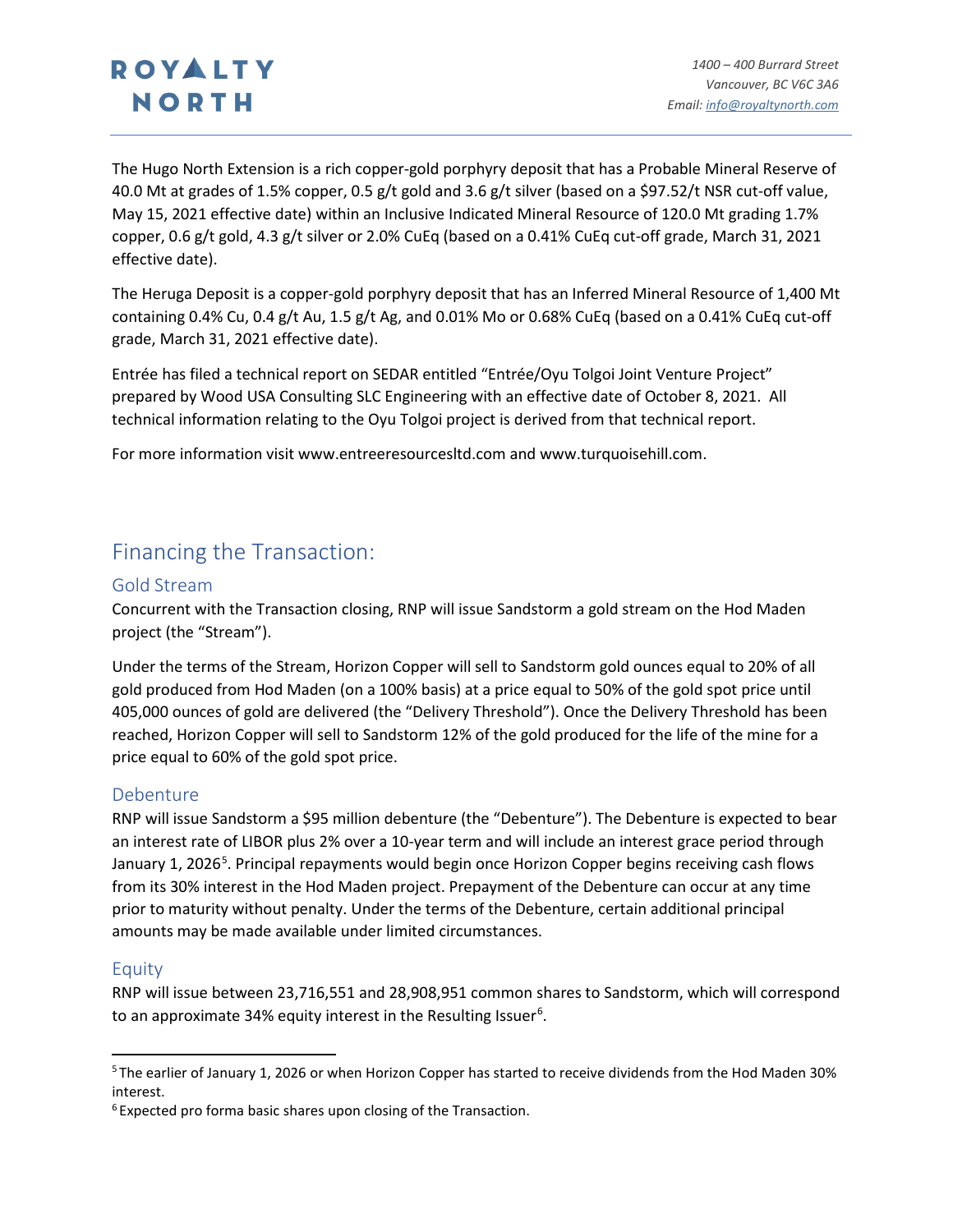### RTO PROCESS & NEXT STEPS

The Transaction is currently expected to close in the second half of 2022 and is subject to a number of conditions, including, but not limited to, execution of definitive agreements, TSX-V acceptance, and disinterested RNP shareholder approval.

The Transaction involves Non-Arm's Length Parties (as defined in the TSX-V policies) as Nolan Watson, a director of RNP, is also a director and officer of Sandstorm. Pursuant to TSX-V Policy 5.2, the Transaction will require the approval of shareholders of RNP. RNP intends to seek a waiver of sponsorship from the TSX-V, however, there is no certainty that this waiver will be granted.

A subsequent news release will be disseminated in accordance with TSX-V Policy 5.2 once additional information with respect to the RTO is available, including without limitation financial information relating to the target business, information relating to the Principals (as defined in TSX-V Policy 1.1) of the Resulting Issuer and the final terms of the concurrent subscription receipt financing. The full particulars of the RTO, the transferred assets and the Resulting Issuer will be described in an information circular to be prepared in accordance with the policies of the TSX-V. A copy of the information circular will be available electronically on SEDAR (www.sedar.com) under RNP's issuer profile in due course.

Completion of the RTO is subject to a number of conditions, including but not limited to, TSX-V acceptance and if applicable, disinterested shareholder approval. Where applicable, the RTO cannot close until the required shareholder approval is obtained. There can be no assurance that the RTO will be completed as proposed or at all.

Investors are cautioned that, except as disclosed in the information circular to be prepared in connection with the RTO, any information released or received with respect to the RTO may not be accurate or complete and should not be relied upon. Trading in the securities of RNP should be considered highly speculative.

The TSX-V has in no way passed upon the merits of the RTO and has neither approved nor disapproved the contents of this news release.

Trading in the common shares of RNP is currently halted and it is not anticipated that trading in the common shares of RNP will resume prior to completion of the RTO.

No deposit, advance or loan (as contemplated in s. 2.3 of TSX-V Policy 5.2) has been made or is to be made in connection with the RTO.

### Qualified Persons

Keith Laskowski (MSc), Sandstorm's Vice President, Geology is a Qualified Professional (#01221QP) of the Mining and Metallurgical Society of America and a Qualified Person as defined by Canadian National Instrument 43-101. He has reviewed and approved the scientific and technical information in this press release.